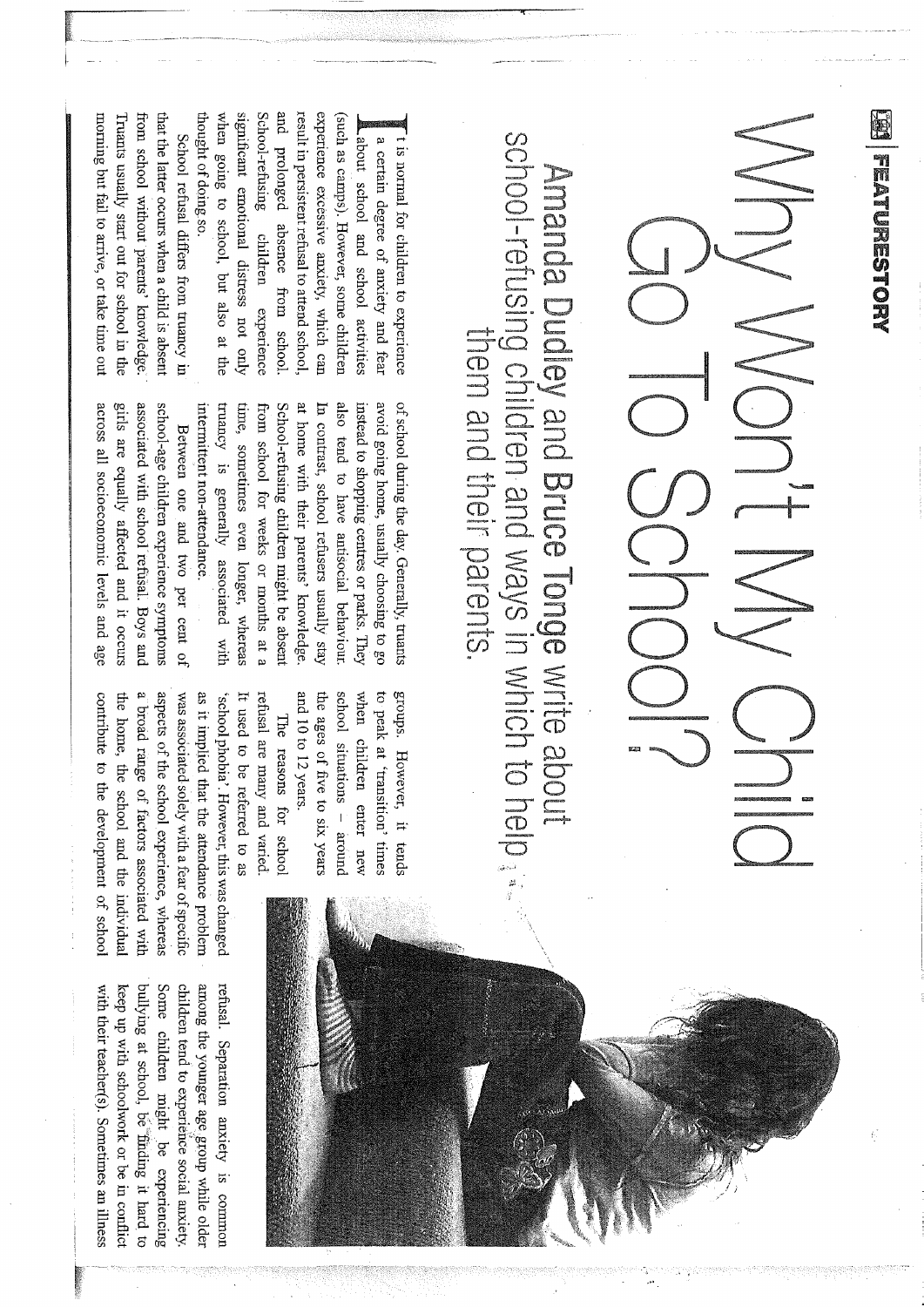E WESTORY TEACHESTS THE MANUSCRIPT

-------------·

## Jenny's **Story**

She would become quite oppositional and avoid going by not getting out of bed, and of school during the first half of Year 7 school and missed more than 50 per cent out of bed or into the car. angry at her parents' attempts to get her She would become quite oppositional and frequently complained of being unwell frequently complained of being unwell. avoid going by not getting out of bed, and people. On school days, she would ofter people. On school days, she would often very self-conscious when around other very s.elf~conscious when around other other kids would say and reported feeling other kids would say and reported feeling school, she was concerned about what the school, she was concerned about what the feels sick. While she had some friends at feels sick. While she had some friends at anxious, saying that she can't breathe and anxious, saying that she can't breathe and Jenny finds school to be scary and feels Jenny finds school to be scary. and feels of school during the first half of Year 7. school and missed more.than 50 per cent Jenny, a 12-yegr-old girl, refused to attend Jenny, a 12-ye?-r-old girl, refused to attend

 $10 \text{ } \text{Cat}$ .  $\blacksquare$ 

with their child's seemingly unreasonable surfaced, and parents are left struggling explanation as to why the problem has refusal. In other cases, there is no clear or a family problem can trigger school fear of school. refusal. In other cases, there is no clear fear of school. with their child's seemingly unreasonable surfaced, and parents are left struggling explanation as to why the problem has or a family problem can trigger school

refusal suffer significant emotional distress evaluation, children who experience schoo formally diagnosed through psychiatric refusal suffer significant emotional distress evaluation, children who experience school formally diagnosed through psychiatric While school refusal is not a condition While school refusal is not a condition

> somatic complaints, such as headaches or of hurting themselves and a range of crying episodes, temper tantrums, threats trembling and difficulty in breathing) trembling and difficulty in breathing), panic (increased heart rate, shaking panic (increased heart rate, shaking, variety of symptoms, such as fearfulness, in adolescents. Children can present with a in adolescents. Children can present with a anxiety and depression are more common anxiety and depression are more common younger school-refusing children, and younger school-refusing children, and Typically, anxiety is more common in Typically, anxiety is more common in somatic complaints, such as headaches or of hurting themselves and a range of crying episodes, temper tantrums, threats variety of symptoms, such as fearfulness, – usually anxiety and sometimes depression usually anxiety and sometimes depression.

> have access to the refrigerator, television, continued school refusal. During the day out in their child. Often, it is easier to let have access to the refrigerator, television, can use time in their own way and might can use time in their own way and might for staying at home. For example, children for staying at home. For example, children the child might be inadvertently 'rewarded the child might be inadvertently 'rewarded' continued school refusal. During the day the child to stay at home tends to encourage the child to stay at home tends to encourage day, often with greater intensity. Allowing day, often with greater intensity. Allowing the symptoms resurface on the next school the symptoms resurface on the next school typically leads to a reduction in symptoms typically leads to a reduction in symptoms, the child stay at home. However, while this the child stay at home. However, while this out in their child. Often, it is easier to let

> > children might also be concerned abou the fact that they will have to 'catch up'. the fact that they will have to 'catch up'. the schoolwork they will have missed an the schoolwork they will have missed children might also be concerned return to school, and vice versa. Som return to school, and vice versa. their peers will respond to them when their peers will respond to them when the School refusal can be highly distressing School refusal can be highly

of whom play vital roles in intervention of whom play vital roles in intervention1 for schoolteachers as well as parents, bot for schoolteachers as well as parents, manage and it creates significant stres manage and it creates significant to respond. It is a difficult problem to to respond. It is a difficult problem for parents who are unsure as to how for parents who are unsure as to

practitioner is important in order to rule out any underlying practitioner is important in order to rule ou;t .any underlying Because school-refusing children often present with Because school-refusing children often present with physical symptoms, a check-up with a medical physical symptoms, a check-up with a medical medical problems medical problems.

to get them back to school. highly anxious and they often resist efforts of going to school can make these children also appear the night before. The though arise on the morning of school but car stomach pains. These symptoms usually to get them back to school. highly anxious and they often resist efforts of going to school can malce these children also appear the night before. The thought arise on the morning of school but can stomach pains. These symptoms usually

to deal with the intense emotions this brings to deal with the intense emotions this brings for their child to attend school, but they have for their child to attend school, but they have position as they know that it is compulsory position as they know that it is compulsory Parents are placed in a very difficult Parents are placed in a very difficult

> computer, pets, games and toys. Ultimately school avoidance. factors can be quite powerful in maintaining surroundings of home. Taken together, these surroundings of home. Talcen together, these situation into the familiar and comfortable situation into the familiar and comfortable they are 'escaping' from the school they are 'escaping' from the school computer, pets, games and toys. Ultimately, school avoidance. factors can be quite powerful in maintaining

children often start to worry about how children often start to worry about how to return to school. As a consequence, to return to school. As a consequence, the more difficult it becomes for then the more difficult it becomes for them The longer children stay at home The longer children stay at home,

it is important for parents and the to communicate with each other about

it is important for parents and the school

to communicate with each other about the

and vocaflonal opportunities, and place Early intervention is the key because, them at risk of experiencing psychiatri and vocafional opportunities, and with a young person's social and emotional with a young person's social and emotional left untreated, school refusal can interfer Once a problem has been identified Once a problem has been identified academic achievemen ੇ



difficulties later in life. difficulties later in life. them at risk of experiencing development, development, academic